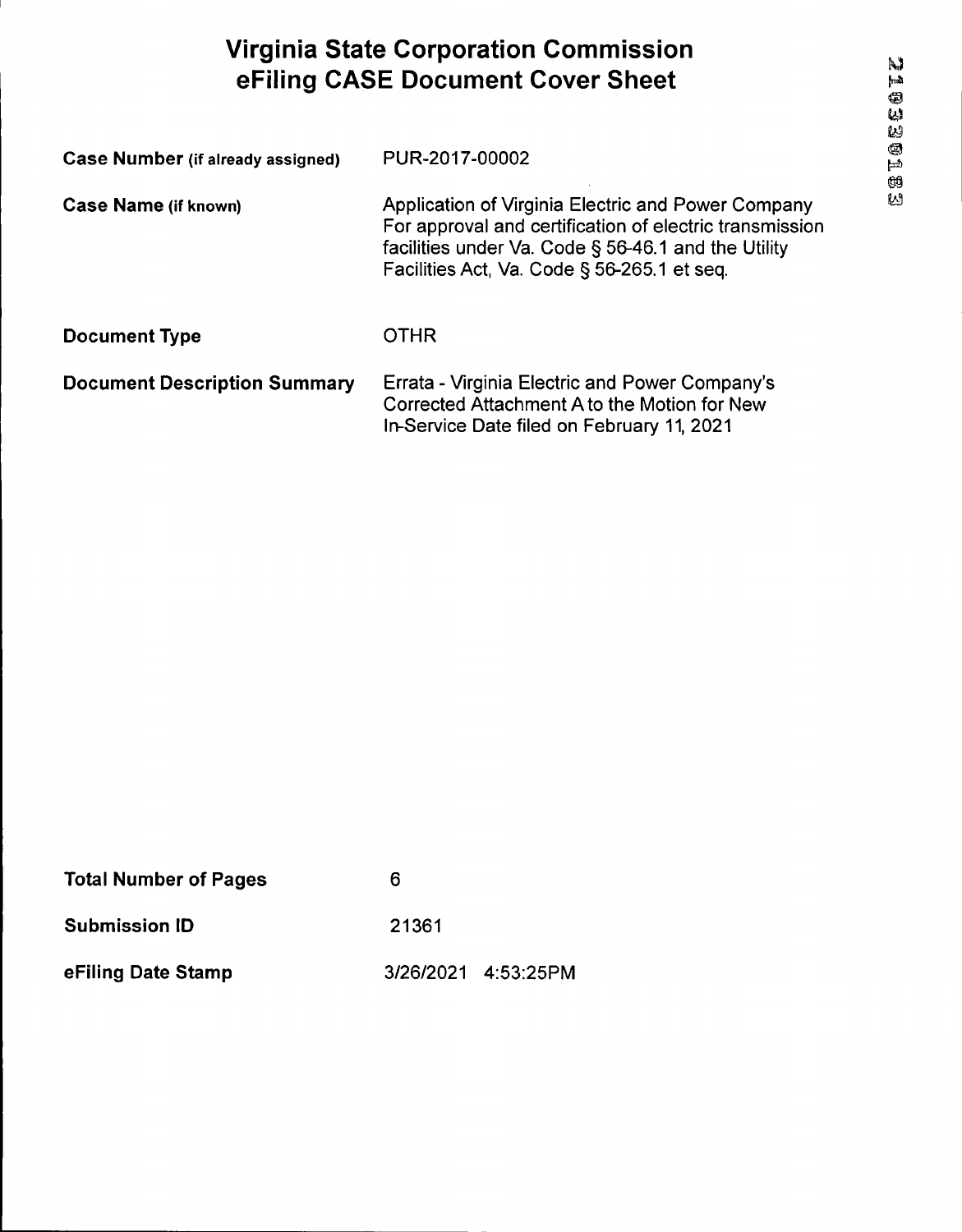**McCuireWoods LLP Gateway Plaza** to **800 East Canal Street Richmond, VA 23219-3916 Phone: 804.775,1000 Fax: 804.775.1061**

**Example 32219-3916**<br>
Phone: 804.775.1000<br>
Fax: 804.775.1000<br>
We my mcguirewoods.com<br>
Dan Bumpus **AACCILIDE AACCILID Fax: 804.7 061** LΔ

**Dan Bumpus Direct: 804.775.1199** McGUIREWOODS **dbumpus®mcguirewo com**

**March 26, 2021**

#### **BY ELECTRONIC FILING**

**Mr. Bernard Logan, Clerk c/o Document Control Center State Corporation Commission 1300 East Main Street Tyler Building, First Floor Richmond, Virginia 23219**

> *Application ofVirginia Electric and Power Company For approval and certification of electric transmissionfacilities under Va. Code § 56-46.1 and the Utility Facilities Act, Va. Code § 56-265.1 et seq.* **Case No. PUR-2017-00002**

**Dear Mr. Logan:**

**Please find attached for electronic filing Virginia Electric and Power Company's Corrected Attachment A to the Motion for New In-Service Date filed on February 11, 2021 ("Motion"). In preparing the Supplemental Information Report, the Company found a typographical error in the construction schedule that was attached to the Motion as Attachment A. The Company has corrected the error, the date ofthe expected de-energization ofthe high bus, in the corrected version of the construction schedule submitted here. This corrected document is intended to replace the original construction schedule in its entirety.**

**Please do not hesitate to call ifyou have any questions in regard to the enclosed.**

**Highest regards.**

*/s/Dan Bumpus*

**Dan Bumpus**

**Enclosures**

**cc: David J. DePippo, Esq. Vishwa B. Link, Esq. April M. Jones, Esq.**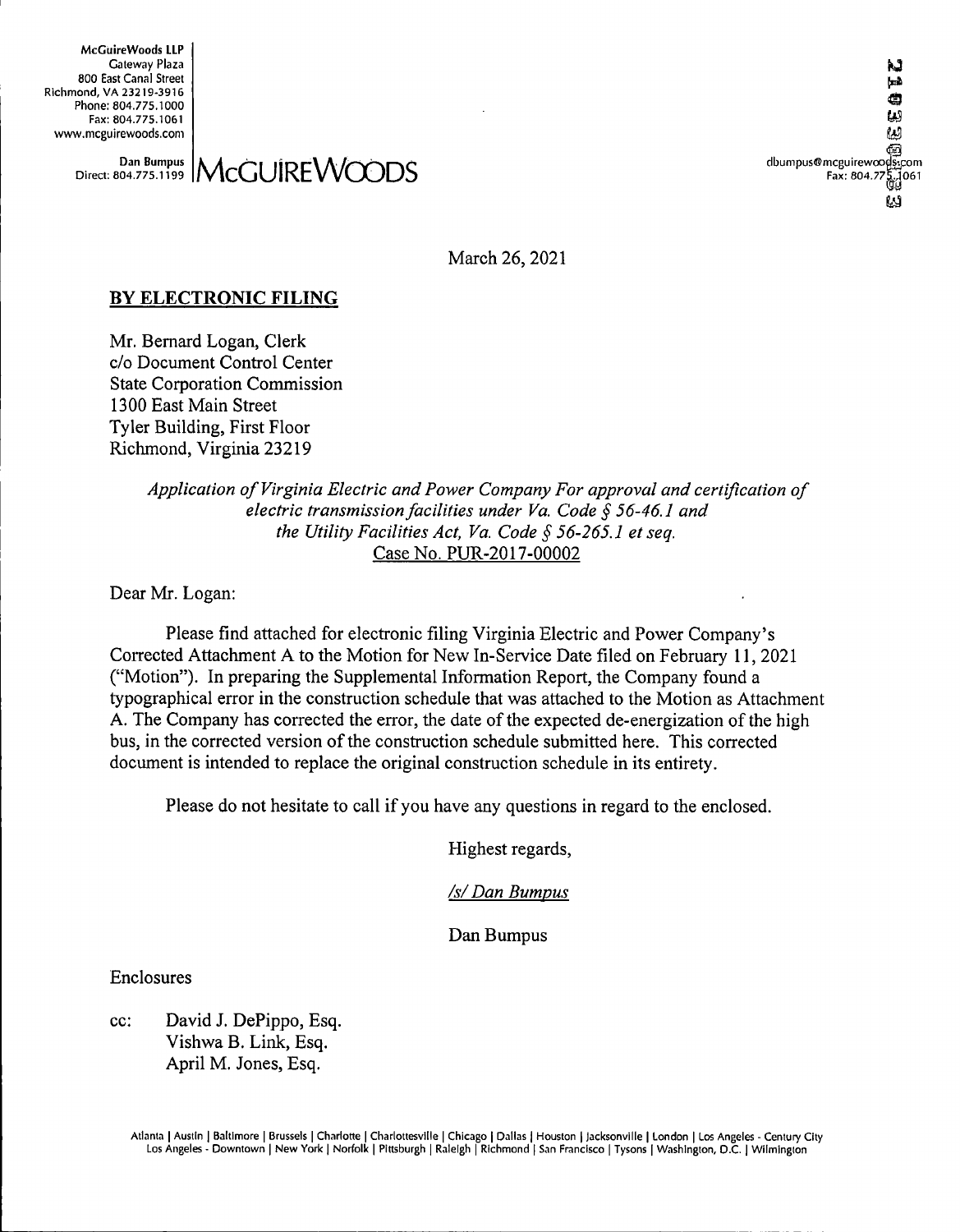# **Idylwood Substation Rearrangement Project**



#### **Project Overview**

The Idylwood Substation Rearrangement Project rebuilds the existing Idylwood Substation at Shreve Road, originally built in the late 1950s, in order to support growing capacity and projected reliability concerns in the region. These enhancements will allow us to continue providing safe and reliable electric service to the community.

Due to the limited space at the site, Dominion Energy is investing in Gas Insulated Substation (GIS) technology. The existing substation currently uses Air-Insulated Technology. By utilizing GIS technology, Dominion Energy will be able to largely utilize our existing footprint while modernizing the facility to meet area demand and minimizing impact to surrounding neighbors.

GIS is the best available technology and offers several benefits:

- GIS equipment takes up less space, allowing Dominion Energy to accommodate growth in the area, while operating within the existing property
- GIS is more reliable than traditional air-insulated substations, meaning fewer outages for customers
- GIS requires less maintenance than traditional substations

#### **Construction Timeline**

The below timeline was created after receiving final permits needed to begin construction and reflect the most accurate and realistic timeframe to complete the project based on current known circumstances. This timeline does not include every aspect of the project, rather a highlevel timeline of the key components needed to complete this project, as well as other construction activity that may be more noticeable by the community. Our project team would like to thank the community for their patience throughout this process and remember the timeline for individual activities is subject to change based on weather and other unforeseeable factors. The Company does believe, however, that the June. 30, 2026 energization date and overall construction completion date of Dec. 31, 2026 is achievable. The Company will periodically review this document and update it for changed circumstances.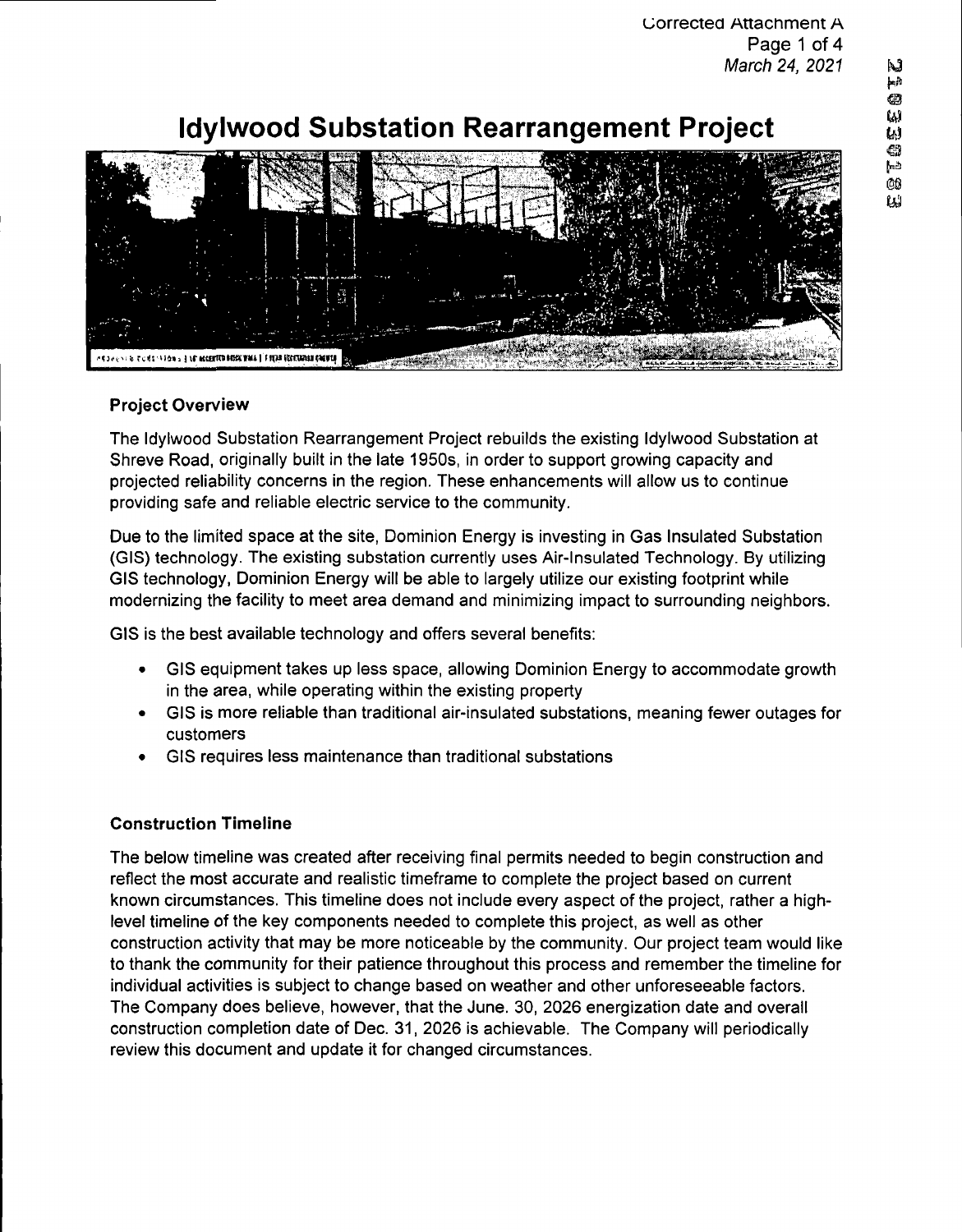| 91091                  |                                     |                                                                                                                                                                                                                                            |
|------------------------|-------------------------------------|--------------------------------------------------------------------------------------------------------------------------------------------------------------------------------------------------------------------------------------------|
| January-<br>June       | <b>38 kV GIS</b><br><b>Building</b> | Complete construction of the new GIS building that will house future<br>distribution equipment.                                                                                                                                            |
| June-<br>December      | 38 kV GIS<br>Connection             | Connecting distribution equipment to 38 kV GIS building.                                                                                                                                                                                   |
| September-<br>December | <b>Brick</b><br>Enclosure           | . Installation of permanent brick security enclosure section 1 (Shreve Road<br>facing side). Landscaping to be installed after, timing subject to time of year to<br>ensure successful growth. *Pending contractor engineering completion. |
| November               | High Bus                            | Connect temporary construction high bus to new transformers and energize.                                                                                                                                                                  |
| November               | Transformer<br>#4                   | Remove transformer #4 from service and remove from site.                                                                                                                                                                                   |

| January-<br><b>March</b>   | Installing temporary structures to relocate transmission line to west side of the substation.<br>Will be removed when 230 kV GIS building is complete.                                                               |  |  |
|----------------------------|----------------------------------------------------------------------------------------------------------------------------------------------------------------------------------------------------------------------|--|--|
| March                      | Energizing circuits out of the 38 kV GIS building.                                                                                                                                                                   |  |  |
| April                      | Replace overdutied breaker.                                                                                                                                                                                          |  |  |
| May                        | Remove two existing transmission structures in the center of the substation.<br>Install foundation and bottom half of new transmission structure (remaining half to be<br>installed towards the end of the project). |  |  |
| February                   | TEMPERATUR<br>Remove distribution transformer #2 from service and remove from site.                                                                                                                                  |  |  |
| May-July                   | Install 230 kV control house building foundations.                                                                                                                                                                   |  |  |
| August .                   | 230 kV control house building installed<br>an de la propietat de la propietat de la propietat de la propietat de la propietat de la propietat de la propi                                                            |  |  |
| August-<br><b>November</b> | Install four 230 kV backbone structures near 230 kV control house building and future 230<br>kV GIS building.                                                                                                        |  |  |
| November-<br>December      | Install foundations for 230 kV GIS building.<br>医血管炎 医血管炎 医血管炎 医骨髓瘤                                                                                                                                                  |  |  |

| 2023                |                                                                 |
|---------------------|-----------------------------------------------------------------|
| January-<br>October | Construct 230 kV GIS building and install associated equipment. |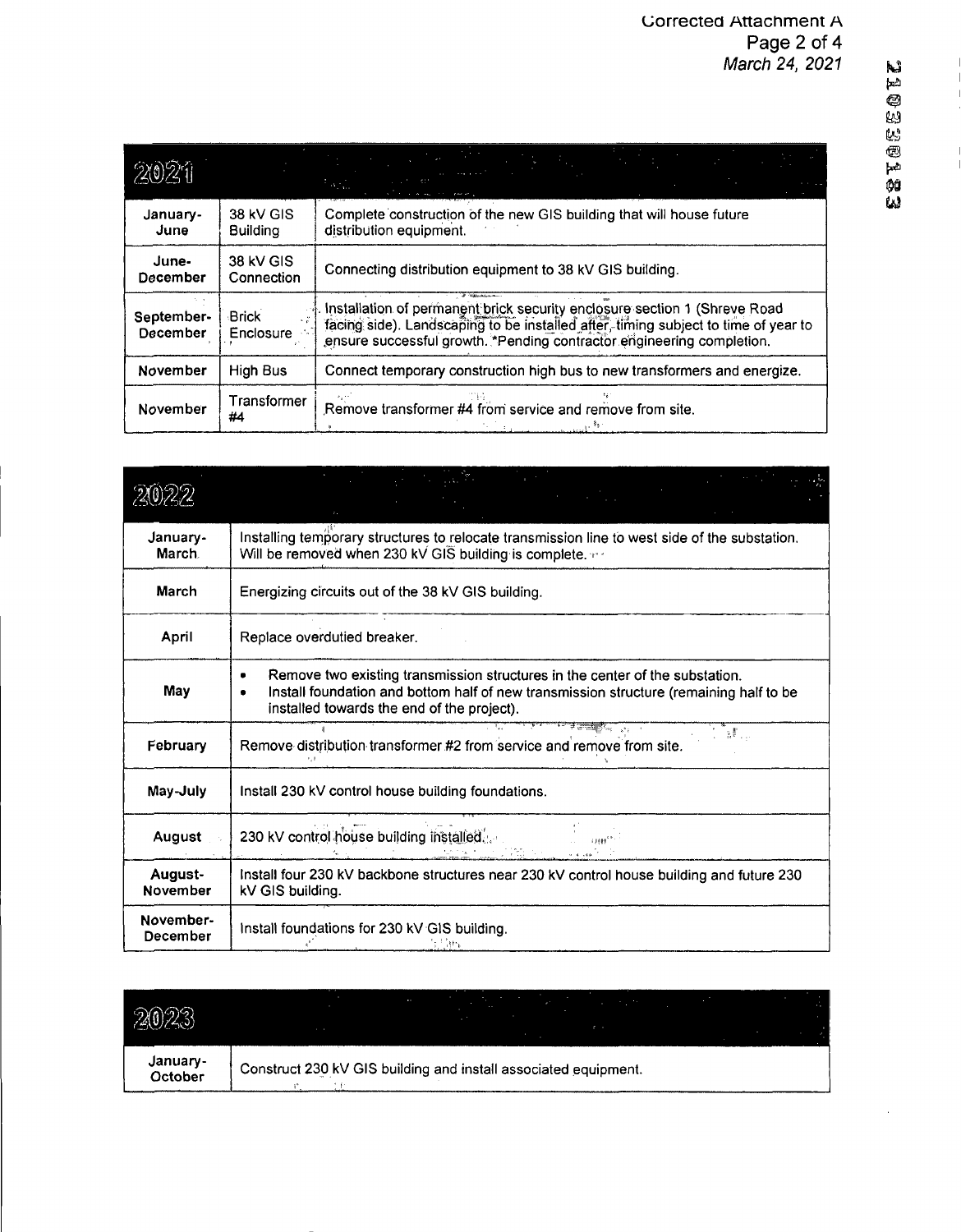| R.J |
|-----|
| ئعا |
| o   |
| W   |
| IJ, |
| 43  |
| ᆋ   |
| CO  |
| ш   |

| July-<br>September           | Install three 230 kV backbone structures on west side of 230 kV GIS building. |
|------------------------------|-------------------------------------------------------------------------------|
| October-<br><b>June 2024</b> | Installing control cable and testing of equipment.                            |

| January                   | Install reactor foundations. Flexible timeline, subject to change.<br>医髓痨的                                                                                                                                    |  |
|---------------------------|---------------------------------------------------------------------------------------------------------------------------------------------------------------------------------------------------------------|--|
| June-<br>February<br>2025 | Transmission line conductors moved to new 230 kV GIS building. Crews visible working on<br>bucket trucks. *Subject to change based on outage approvals, weather, etc.                                         |  |
| Fall <sup>2</sup>         | $\mathcal{F} = \mathcal{F} \mathcal{F} \mathcal{F} \mathcal{F} \mathcal{F} \mathcal{F} \mathcal{F} \mathcal{F} \mathcal{F} \mathcal{F}$<br>De-energize temporary construction high bus structure.<br>(9.19.9) |  |

 $\sim$ 

|                      | <u>e a grupo de la p</u><br>and a suite<br><b>Burger</b>                                                                            |
|----------------------|-------------------------------------------------------------------------------------------------------------------------------------|
| February-<br>March   | Relocating 230 kV reactor and re-assembling and processing. *Will involve running<br>equipment 24 hours for approximately one week. |
| <b>March</b>         | Transmission line work associated with the 230 kV GIS building complete.                                                            |
| June                 | 국 HT :<br>Energize 230 kV reactor.                                                                                                  |
| July                 | Install 230 kV capacitor bank. *Last piece of transmission equipment to be installed                                                |
| July-January<br>2026 | wregeli .<br>Remove old 230 kV equipment.<br>$\frac{1}{k+1} \sum_{i=1}^{k+1} \frac{1}{k+1} \mathbf{1}_i$                            |

|                             | <b>Allan</b><br>a am                                                                                                                                                                                                                                |
|-----------------------------|-----------------------------------------------------------------------------------------------------------------------------------------------------------------------------------------------------------------------------------------------------|
| January-<br><b>December</b> | Construct remaining sides of permanent brick security enclosure.<br>Remove old fence.<br>ساما فنزوق فال<br>Replace existing chain link fence with non-conductive fence in the back of the<br>substation.<br>$\mathbf{r}\mapsto\mathbf{r}$ .<br>1.11 |
| January-<br><b>December</b> | Grading, clean up, restoration, landscaping.                                                                                                                                                                                                        |
| June 30                     | and the company of the company<br>$\sim 100\,M_\odot$<br>$\mathcal{P}^{\mathcal{E}}$ and<br>ಂಗೋಳ∽<br>All new equipment expected to be energized.                                                                                                    |
| December                    | Target construction completion date                                                                                                                                                                                                                 |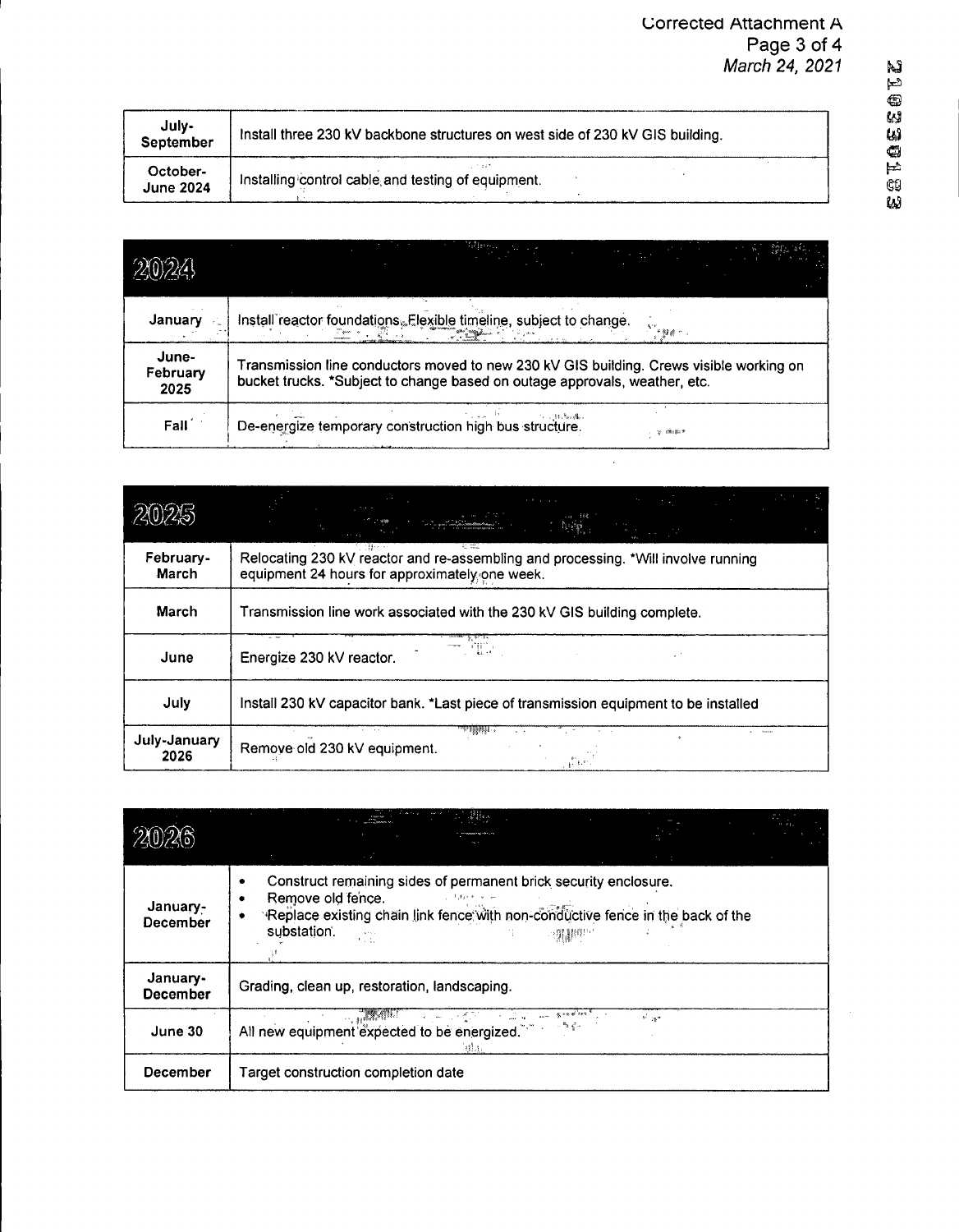#### **uorrected Attachment A Page 4 of 4** *March 24, 2021*

### **What is a substation?**

A substation is a facility that changes voltage from high to low or from low to high, among other important functions. When electric transmission lines enter a substation, the voltage is lowered using transformers. The lower voltage electricity is delivered to customers using electric distribution lines.



| ltem                      | <b>Definition</b>                                                                                                                                                           |
|---------------------------|-----------------------------------------------------------------------------------------------------------------------------------------------------------------------------|
| <b>Backbone Structure</b> | A structure that drops the electric transmission conductor<br>heights from an overhead structure to connect to the<br>substation equipment.                                 |
| <b>Breaker</b>            | Protects other substation equipment in the event of an<br>overload by detecting a fault and discontinuing electrical flow.                                                  |
| <b>Bus</b>                | Metallic strip or bar (typically copper, brass or aluminum) that<br>conducts electricity.                                                                                   |
| <b>Circuit</b>            | Path in which electrons from a voltage or current source flow.                                                                                                              |
| Conductor                 | A metallic wire that allows electrical current to flow through it.<br>Conductors are the "lines" you see connected to electric<br>transmission and distribution structures. |
| <b>Construction Bus</b>   | A steel, linear structure which will bring the transmission<br>power source from one end of a substation to another;<br>Temporary in nature.                                |
| De-Energize               | Remove from electrical service.                                                                                                                                             |
| Energize                  | Electrical service is "live" or in service.                                                                                                                                 |
| <b>GIS</b>                | Gas insulated substation; specialized equipment used in<br>areas where expansion of existing equipment is limited.                                                          |
| <b>GIS Vault</b>          | Underground housing for electrical cable and equipment.                                                                                                                     |
| <b>In-Service Date</b>    | Date that substation equipment is energized.                                                                                                                                |
| <b>Reactor</b>            | Controls reactants on the system by regulating and stabilizing<br>the impedance and capacitance on an electric transmission<br>line.                                        |
| <b>SCC</b>                | State Corporation Commission - provides utility oversight in<br>Virginia.                                                                                                   |
| <b>Transformer</b>        | Device that increases or decreases voltage.                                                                                                                                 |